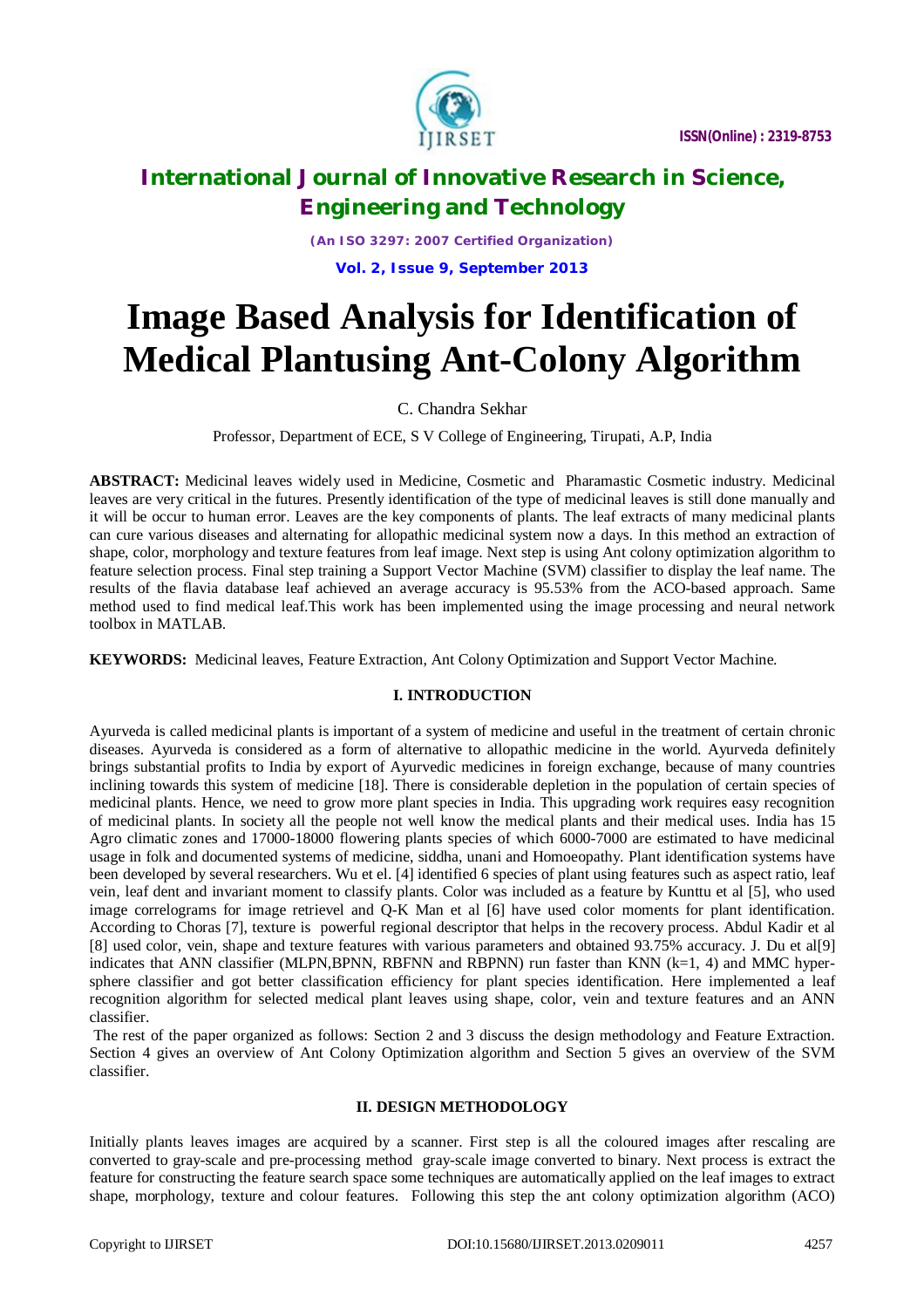

*(An ISO 3297: 2007 Certified Organization)*

### **Vol. 2, Issue 9, September 2013**

based on a feature decision making algorithm is apply to the feature search space to select a different subset of features while the repeated process measures the quality of selected features.



Fig 1: Overall flow diagram

Based on the evaluation of subsets in each iteration the amount of pheromones is reorganized for the best local features as a positive feedback. This technique of feedback is called wrapper in which the classifier is engaged with the search algorithm to measure the interaction of all possible features and determines the distinguish features as the local best features in each iteration. Finally, a global best subset is generate when the stopping criteria are satisfied and Support Vector Machine trains the dataset based on the selected features as the global best and display the leaf name and their uses.

# *A. PRE-PROCESSING*



Figure.2: Detailed block diagram of pre-processing

# **2.1.1.Original image**

The original image is obtained from the flavia dataset. Original image size is 1600X1200 pixels. Processing of the original images is very difficult because it is too big.

# **2.1.2.Resized image**

Resize the image into 250X250 pixels to fit into Matlab.



Figure.3: Example of pre-processing step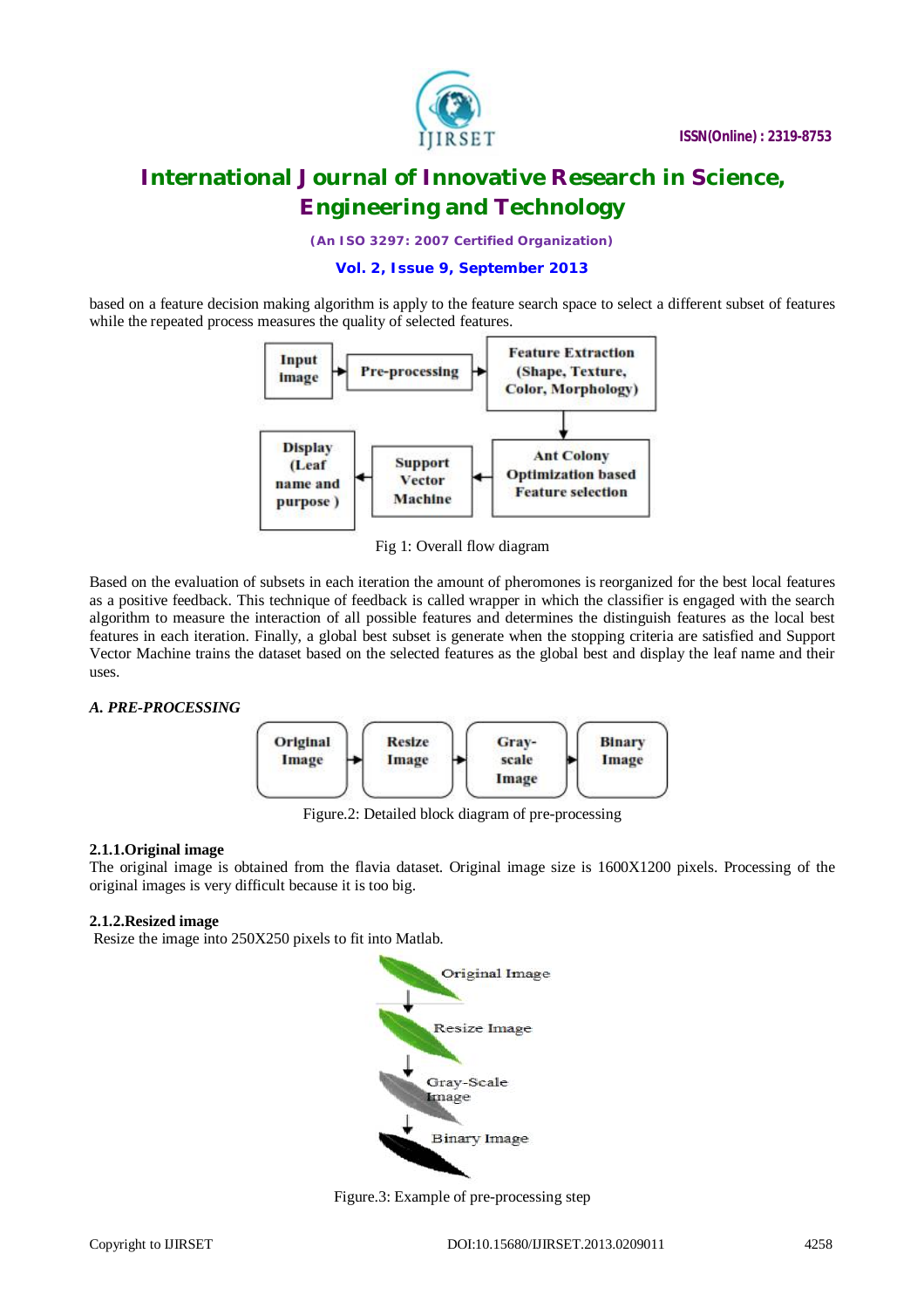

*(An ISO 3297: 2007 Certified Organization)*

#### **Vol. 2, Issue 9, September 2013**

#### **2.1.3. Gray-scale image**

A gray-scale image is combination of different shades of grey color. Preserving the brightness of the image a RGB color image can be converted to a gray scale image. Some early grayscale monitors can only show up to sixteen different shades but in recent days grayscale images are commonly stored with 8 bits per sampled pixel, which allows 256 different intensities.

#### **2.1.4. Binary Image**

From a grayscale image, thresholding can be used to create binary images. A digital image is a binary image that has only two possible values for each pixel. Normally the two colors used to a binary image that is black and white. The color used for the object in the image is the foreground color while the rest of the color is the background color. Binary images are also called bi-level or two-level. This means that each pixel is stored as a single bit in 0 or 1.

### **III. FEATURE EXTRACTION**

In this step the features were extracted from shape, colour, vein and texture of the leaf. Feature extraction involves reducing the amount of resources required to describe a large set of data.

#### *A. .COLOR FEATURES*

Color features are important for colour based image analysis. The information of colour distribution is an imagecaptured by the low order moments.

Moment 1: It is called Mean. It provides average Colour value in the image.

$$
\mu = \frac{1}{MN} \sum_{i=1}^{M} \sum_{j=1}^{N} Pij
$$

**Moment 2:** It is called Standard Deviation (SD). The standard deviation is defined as square root of the variance of the distribution.

$$
\sigma = \sqrt{\left[\frac{1}{MN}\sum_{i=1}^{M}\sum_{j=1}^{N}(Pij-\mu)^{2}\right]}
$$

**Moment 3:** It is called Skewness. It measure the degree of asymmetry in the distribution.

$$
\theta = \sqrt[3]{\left[\frac{1}{MN}\sum_{i=1}^{M}\sum_{j=1}^{N}(Pij-\mu)^{3}\right]}
$$

**Moment 4:** It is called Kurtosis. It measure the peakness in the distribution.

$$
\gamma = \sqrt[4]{[\frac{1}{MN}\sum_{i=1}^{M}\sum_{j=1}^{N}(Pij-\mu)^{4}]}
$$

#### *B. SHAPE FEATURES*

3.2.1 Aspect Ratio

The ratio of maximum width to major axis length.

3.2.2 Roundness

The roundness ratio is defined as Roundness=A/P2 ,where A and P represented area and perimeter of the leaf. Perimeter is the distance around a two dimensional shape or measurement the distance around something the length of the boundary.

#### *C. VEIN FEATURES*

Vein features are features analysis from vein of the leaf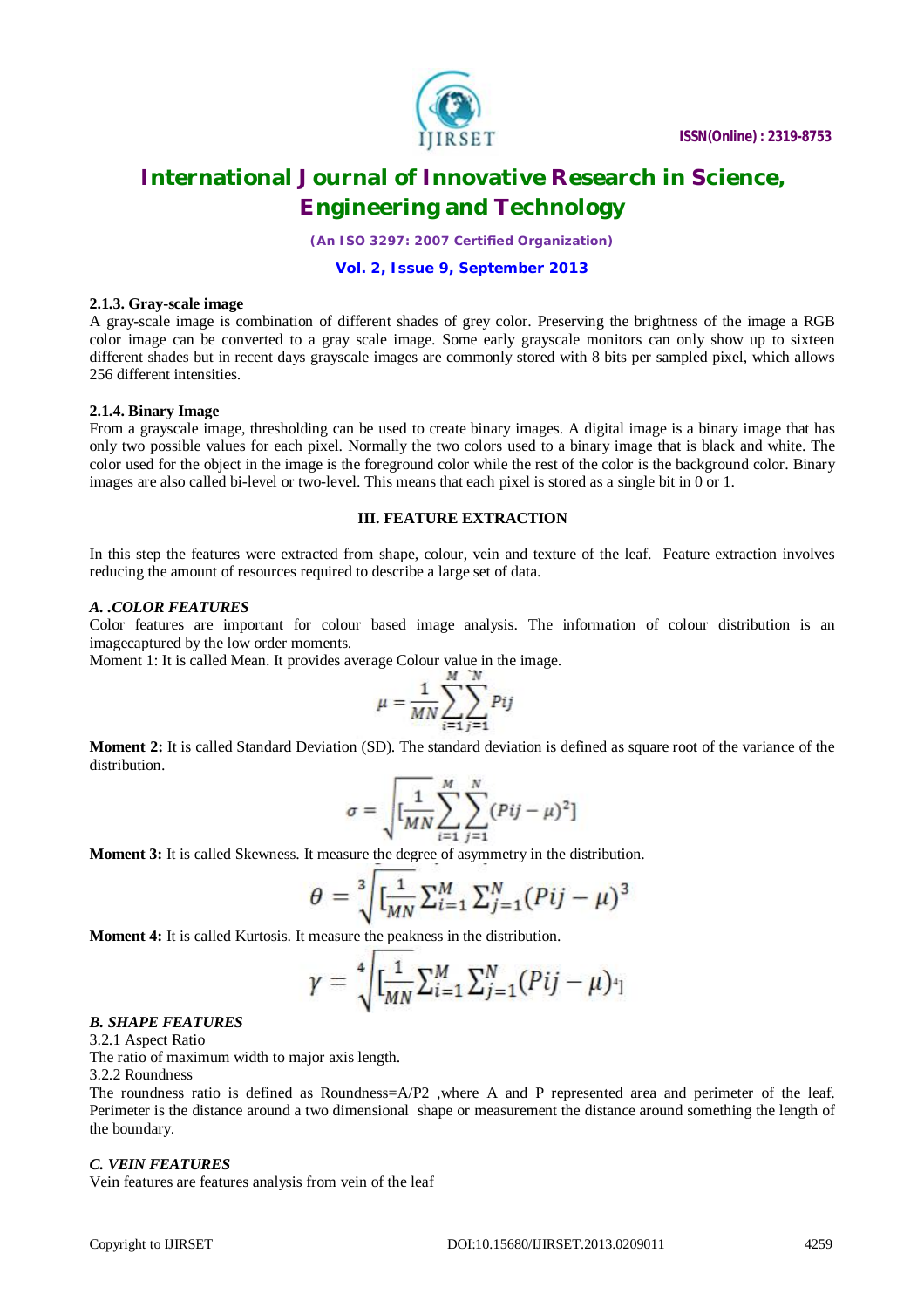

*(An ISO 3297: 2007 Certified Organization)*

#### **Vol. 2, Issue 9, September 2013**

| Table.1: Example of different leaf feature values |
|---------------------------------------------------|
|---------------------------------------------------|

| S.No             | Features              | Neem leaf<br>Values       | Citrus leaf<br>values<br>40406 |  |
|------------------|-----------------------|---------------------------|--------------------------------|--|
| L                | Area                  | 40707                     |                                |  |
| $^{2}$           | Contrast              | 7.575466249<br>183020e+02 | 7.605349515<br>891231e+02      |  |
| 3.               | Correlation           | 0.985722330<br>232714     | 0.979284663<br>050343          |  |
| $\overline{4}$ . | <b>Energy</b>         | 0.587162823<br>117911     | 0308437071<br>197977           |  |
| 5.               | Entropy               | 2.311827527<br>986186     | 3.649869034<br>209500          |  |
| б.               | Homogeneity           | 0.978986417<br>483660     | 0.940273182<br>189543          |  |
| 7.               | Kurtosis              | 50.14087167<br>0648290    | 85.01703660<br>2512180         |  |
| 8.               | Mean                  | 2.245221405<br>029297e+02 | 1.934006652<br>832031e+02      |  |
| 9.               | Perimeter             | 1020                      | 1020                           |  |
| 10.              | Standard<br>Deviation | 19.05701490<br>2874563    | 21.42420126<br>0075414         |  |
| 11.              | Skewness              | $-2.9249510$<br>87843669  | -4.4207227<br>20098992         |  |
| 12.              | <b>Roundness</b>      | 0.601468240<br>564440     | 0.488030056<br>789501          |  |
| 13.              | Veinl                 | 0.7511                    | 0.6061                         |  |
| 14.              | Vein <sub>2</sub>     | 0.7322                    | 0.5867                         |  |
| 15.              | Vein3                 | 0.7000                    | 0.5504                         |  |
| Ió.              | Vcin4                 | 0.6675                    | 0.5142                         |  |
| 17.              | Vein5                 | 0.6493                    | 0.4937                         |  |

# *D. TEXTURE FEATURES*

An image texture is a position of standard of measurements computed an image processing future to detail the clear texture of a leaf image. Leaf image texture gives information about spatial arrangement of colour or intensities in a leaf image or selected region of a leaf image. Gray Level Co-occurrence Matrices (GLCMs) used to extracted texture features. GLCM is very useful to obtain the relative position of the neighbouring pixels in an image. The co-occurrence matrix GLCM (i,j) counts the co-occurrence with gray value of pixels i and j at given distance d. Texture Features are

- Energy
- Entropy
- Contrast
- Correlation
- Homogeneity

# **IV. ANT-COLONY OPTIMIZATION ALGORITHM**

In the natural world ants amble randomly and upon finding food return to their colony while laying down pheromone trails. Other ants find such a path they are likely do not, to keep travelling at random but to instead of follow the track returning and reinforcing it, if they eventually find food.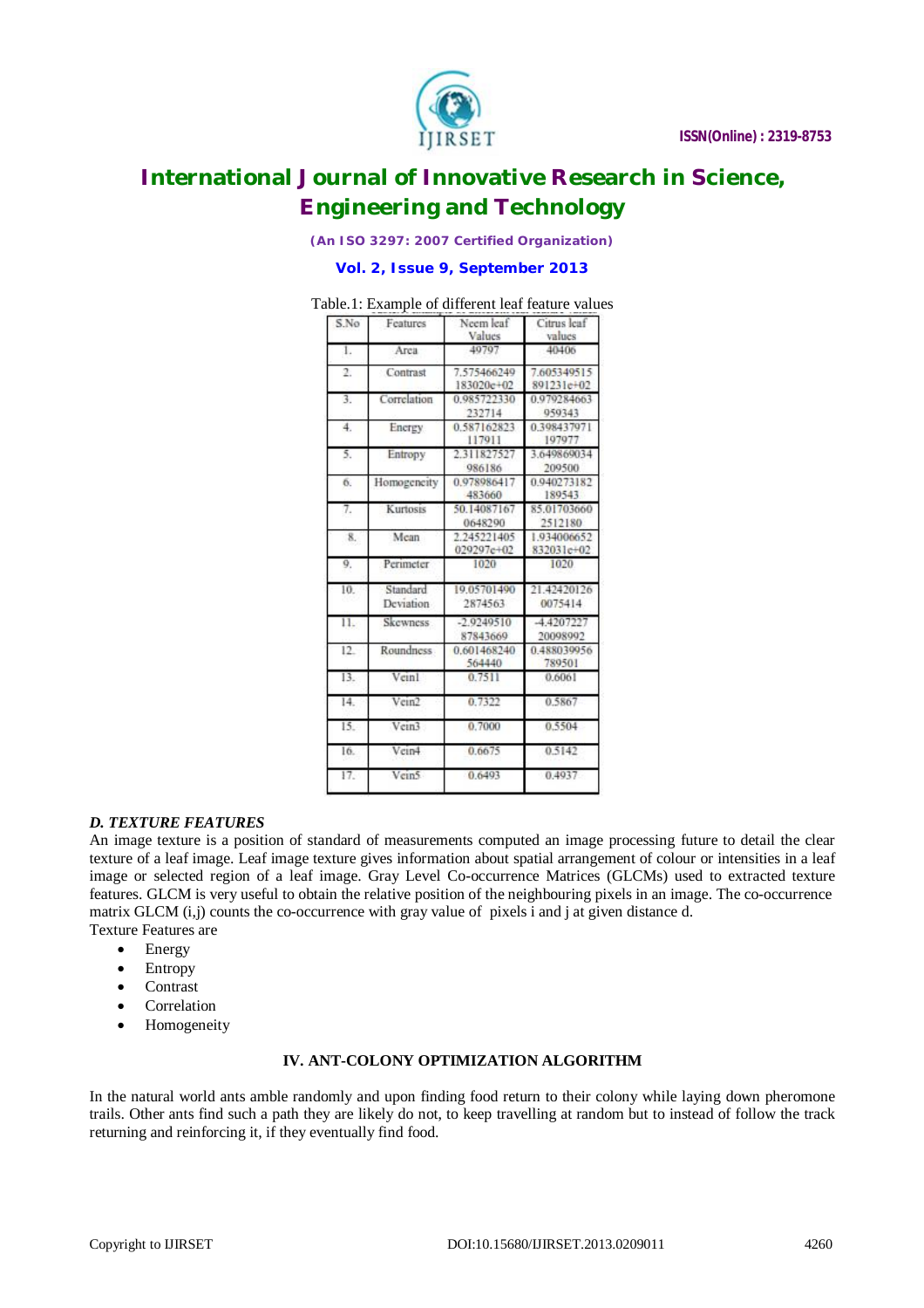

*(An ISO 3297: 2007 Certified Organization)*

# **Vol. 2, Issue 9, September 2013**

# Table 1 Comparison of classification rate on Flavia database

| References           | Method               | Feature extraction technique      | Number of<br>features | Classification<br>$rate(\%)$ |
|----------------------|----------------------|-----------------------------------|-----------------------|------------------------------|
| Wu et al(2007)       | <b>PNN</b>           | Shape, Morphology                 |                       | 90.312                       |
| Singh et $al(2010)$  | SVM-BDT              | Shape, Morphology                 |                       | 81.58                        |
| Singh et al $(2010)$ | <b>PNN-PCNN</b>      | Shape, Morphology                 |                       | 91.25                        |
| Singh et al $(2010)$ | Fourier moments      | Shape, Morphology                 |                       | 46.3                         |
| Wang at $el(2012)$   | <b>FCA-PNN</b>       | Shape, Morphology, Texture, Color | 25                    | 95                           |
| Mohammad at el(2014) | <b>ACO</b> algorithm | Shape, Morphology, Texture, Color |                       | 96.25                        |



Figure.3: Graph between Iteration and Best Cost

Fig.4 shows, with an ACO algorithm the shortest path in a graph between two points A and B. It is built from a combination of several paths. Broadly talking, ant colony algorithms is regard as occupied meta-heuristics with each solution represented by an ant moving in the feature search space.



Figure.4: Example of ACO algorithm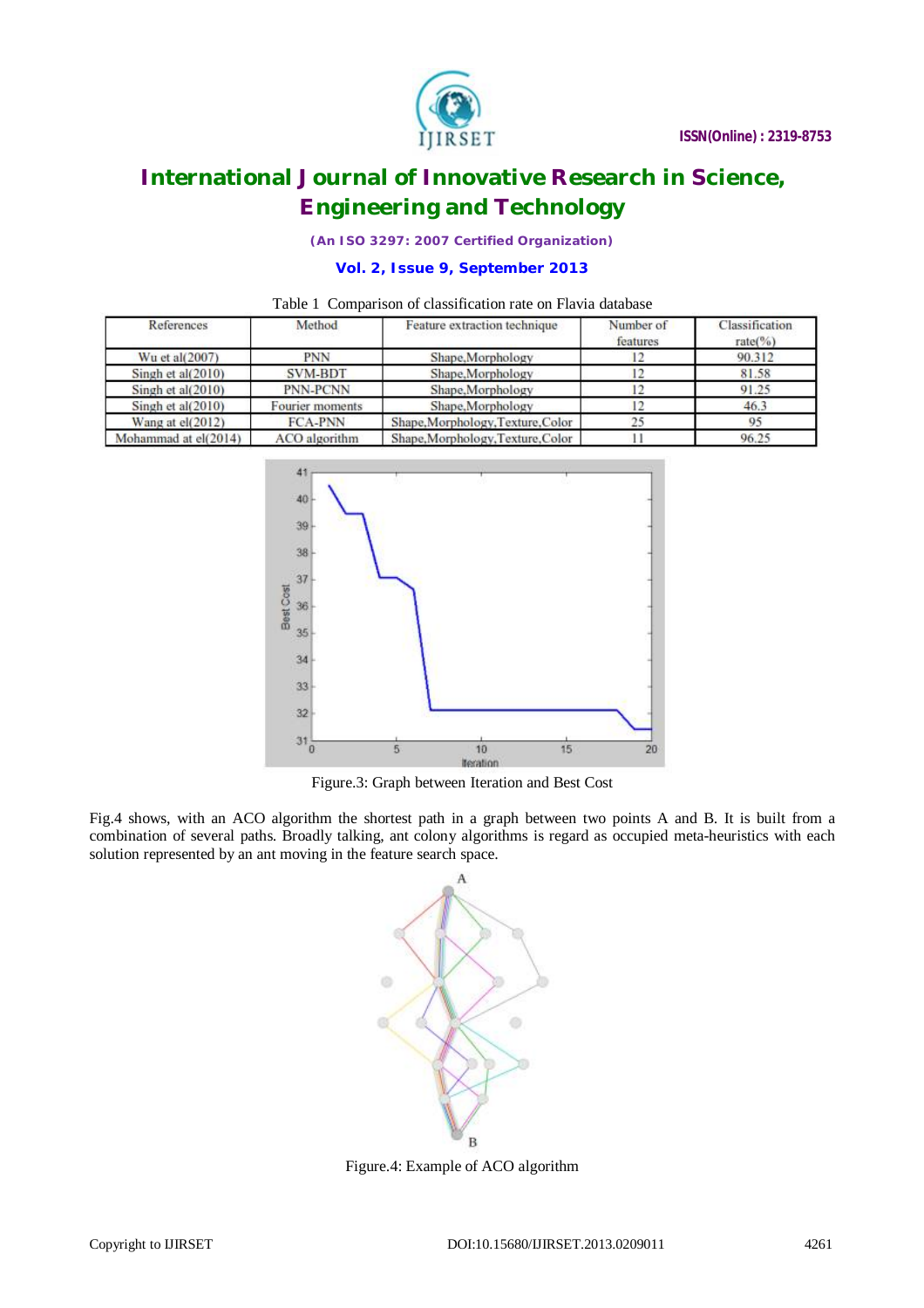

*(An ISO 3297: 2007 Certified Organization)*

**Vol. 2, Issue 9, September 2013**

#### **V. SVM CLASSIFIER**

Support Vector Machine (SVM) is machine learning tool that based on the idea of large border Data classification. The tools have strong theoretical foundation and the classification algorithms based on it gives good generalization performance. Standard implementations provides good classification accuracy is slow and do not scale well. Hence they do not applied to large-scale data mining applications.Hence the training as well as the classification times is high First part of our work is developing a new learning algorithm which is used to solve the dual problem add the

support vectors incrementally. These algorithm selects a new support vectors from a random sample based on simplification ability. In the second part of our work we developed a classification algorithm problem instead of the dual problem they solving the primal. This algorithm performs better in terms of resulting classifier difficulty comparable with generalization error when compared to the first phase algorithm. In both phases we reduced the resultant classifier complexity which is compared with existing works. Experimental results is done on real-world large datasets show these methods help to reduce the storage cost produce comparable classification accuracy by existing works and result in reduction of support vectors thereby reducing the inference time.



Figure 5: Display leaf name using SVM classifier

#### **VI. CONCLUSION**

An automated technique for identification of various medical plants and displays their uses in which ACO algorithm is used. In ACO algorithm purpose is selecting best separation of discriminate features from related plants and compares them. In this method, first process from the input image feature will be extracted then feature selection process. Compared to the other methods an Ant-Colony Optimization algorithm main advantage is feature selection process. Finally SVM classifier is used to display the plant name. The results of the flavia database leaf achieved an average accuracy is 95.53% from the ACO-based approach. Same method used to find medical leaf.

#### **REFERENCES**

[1]. Mohammad Ali Jan Ghasab, Shamsul Khamis, Faruq Mohammad, Hessam Jahani Fariman, "Feature decision-making ant colony optimization system for an automated recognition of plant

species", Vol.42, Issue 5, pp. 2361–2370,2015.

[2]. Kadir, A., Nugroho, L. E., Susanto, A., & Santosa, "Leaf classification using shape, color, and texture", International Journal of Engineering Trends and Technology, 2(1), pp.225–230, 2011.

[3]. Chaki, J., & Parekh, "Plant leaf recognition using shape based features and neural network classifiers", International Journal of Advanced Computer Science and Applications (IJACSA),vol. 2(10), pp.41–47,2011.

[4]. Wu. Q, Zhou. C & Wag. C, "Feature Extraction and Automatic Recognition of Plant Leaf Using Artificial Neural Network", Avances en Ciencias de la computaction, pp. 5-12,2006.

[5]. Kunttu. I.Lepisto. L& Visa. A, "Image Correlogram in Image Database Indexing and Retrieval", Proceedings of 4<sup>th</sup> European Workshop on Image Analysis for Multimedia Interaction Services,pp.88-91,London, 2003.

[6]. Q-K Man, C-H. Zheng, X-F. Wang & F-Y.Lin, "Recognition of Plant Leaves Using Support Vector Machine", International Conference on Intelligent Computing, pp. 192-199,2008.

[7]. Choras R. S, "Image Feature Extraction Techniques and Their Application for CBIR and Biometrices Systems", International Journal of Biology and Biomedical Engineering, vol.1(1),pp.616,2007.

[8]. Abdul Kadir, Lukito Edi Nugroho, AdhiSusanto and Paulus InsapSantosa, "Leaf Classification Using Shape, Color and Texture Features", in International Journal of Computer Trends and Technology-July to Aug Issue, 2011.